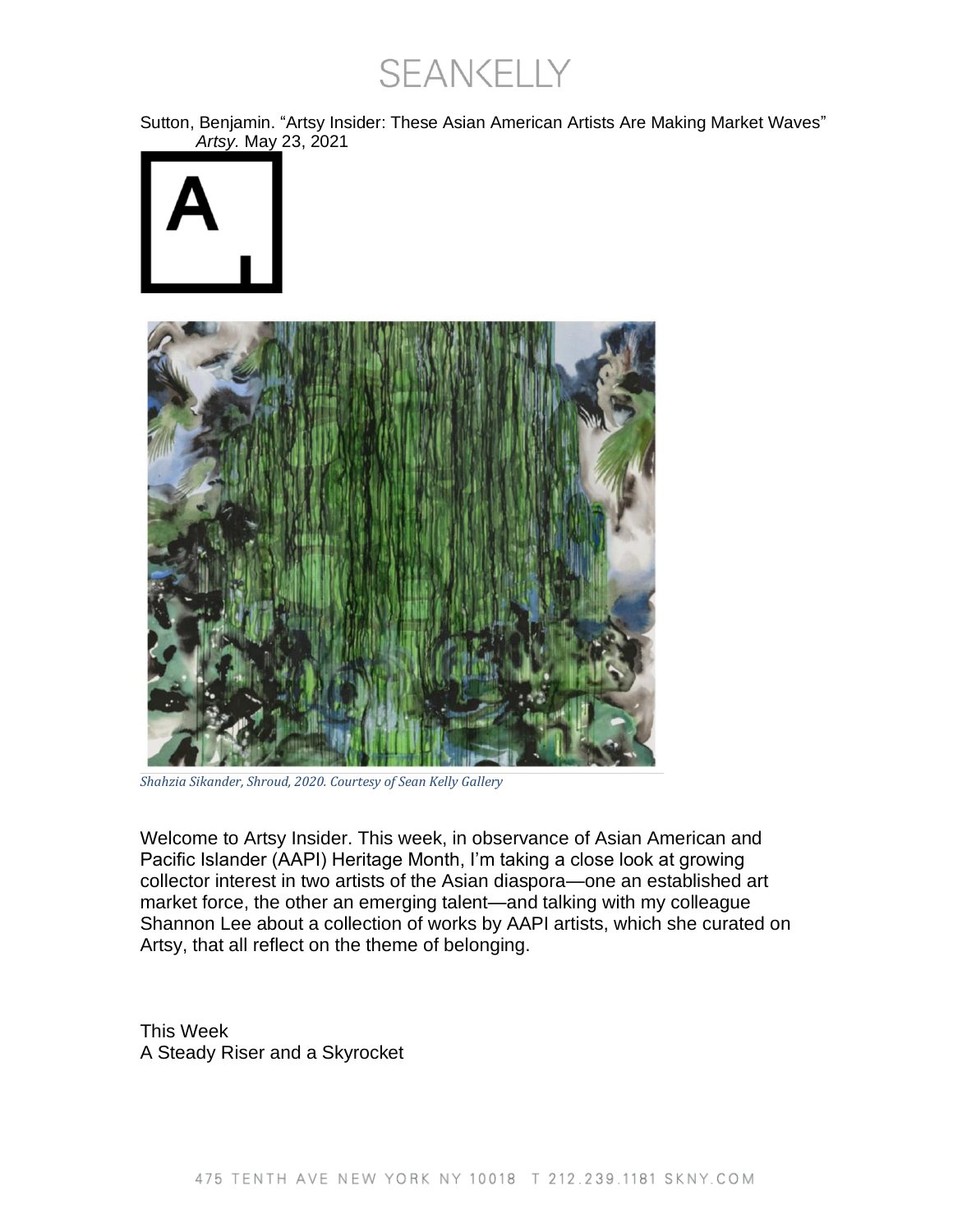## **SEANKELLY**





Earlier this month at Frieze New York, the first in-person fair to open in New York City in more than a year, one of the most prominent booths was that of local dealer Sean Kelly. Holding pride of place within the booth was *Mirrored* (2019), an ink and gouache composition by Pakistani American artist Shahzia Sikander in which the outline of a figure formed from intricate symbols and patterns appears right side up and inverted, as if partially submerged. By the end of the fair's second day, it had sold for \$125,000. That purchase price was consistent with another dazzling work by Sikander, the glass mosaic *Arose* (2020), an edition of which Sean Kelly had offered a year prior at the virtual edition of Frieze New York with an asking price of \$135,000. Both works exemplify the artist's practice of reinvigorating historic media and artmaking practices, including mosaic and classical miniature painting traditions.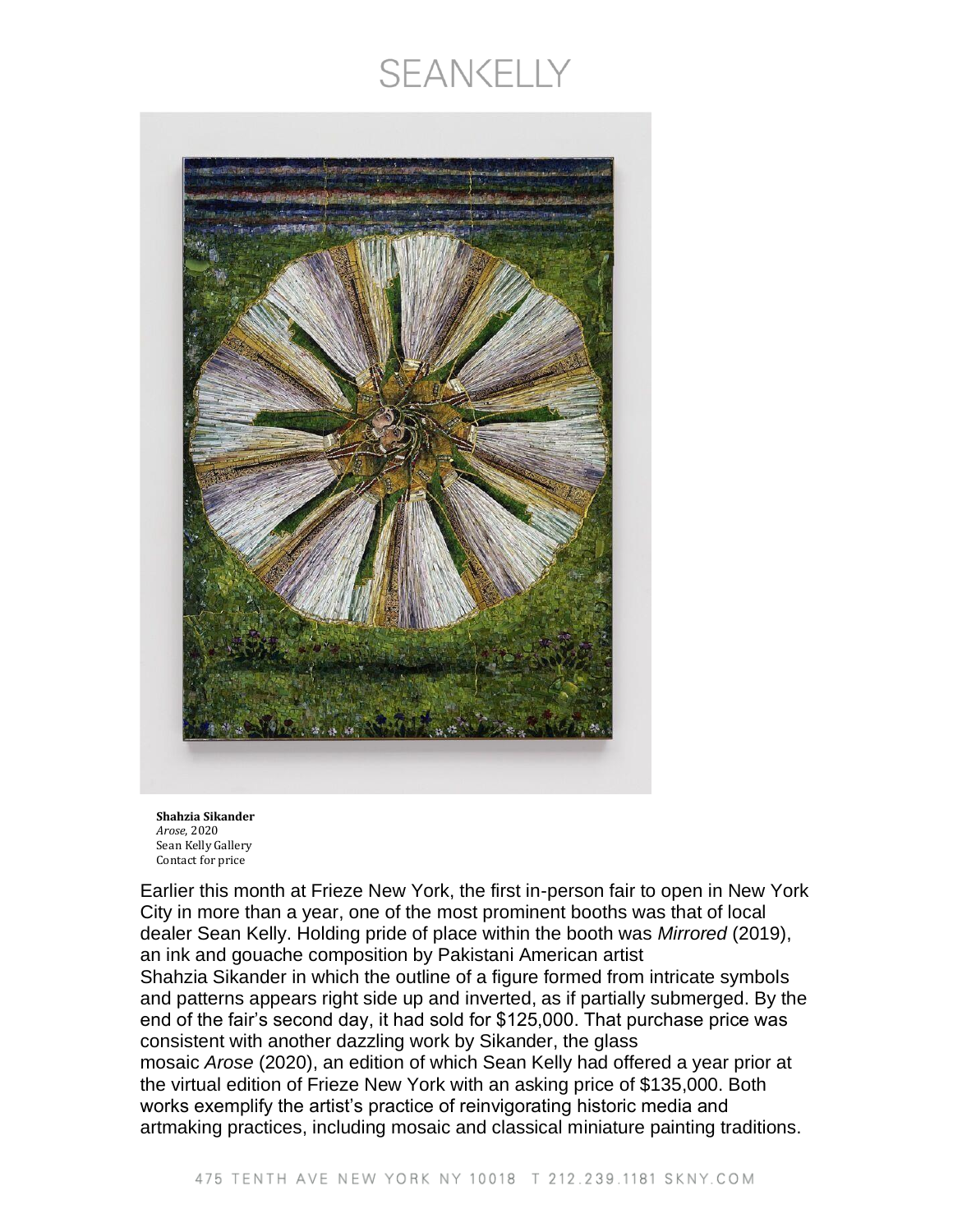SEANKELLY

While primary-market prices for her larger works seem firmly established in the lower six figures, Sikander's auction market is more complicated. Her record was set back in April 2008, when her engrossing 1997 triptych *Veil 'n Trail* sold for \$325,000—more than 16 times its high estimate—at a Christie's "First Open" sale in New York. Like many younger artists, the auction momentum behind Sikander came to a halt when the Great Recession struck later that year. It's taken the better part of a decade, but her secondary-market stats are now on a measured ascent, with her work exceeding estimates to hit the \$100,000 mark twice in the last three years, at Sotheby's sales in 2018 and 2019. On Artsy, demand for Sikander's work surged in 2017 when she had five solo exhibitions across the U.S. and Canada, made a standout showing in her native Pakistan at that year's Karachi Biennale, and joined Sean Kelly's artist roster. After stagnating for two years, the number of collectors inquiring about her work reached a new high last year, possibly fueled in part by her first solo show with Sean Kelly.

Monica Kim Garza also had a breakout year in 2020, with solo shows with her dealers in Copenhagen and Los Angeles—V1 Gallery and New Image Art Gallery, respectively. Being selected by Nina Chanel Abney for "Punch," a group exhibition she curated at Jeffrey Deitch's L.A. space in 2019, probably didn't hurt, either. Garza, an Atlanta-based painter of Mexican and Korean descent, has built a devoted following with her distinctively colorful and angular renderings of partially or entirely nude bodies in a mix of classical and contemporary scenes, from quasi-Impressionist picnics to figures examining fruit in a bodega.

On Artsy, Garza's paintings range between \$2,500 and \$5,000 for a work on paper, or between \$9,000 and \$17,000 for larger works on canvas. Demand for her work on the platform increased nearly tenfold between 2017 and 2020, which was her biggest year to date in terms of the number of collectors inquiring about her work—though at the current pace, 2021 could well surpass that benchmark. All that primary-market demand has yet to translate to the secondary market. But given the level of collector interest, it seems probable Garza's work will make its auction debut before the year is out.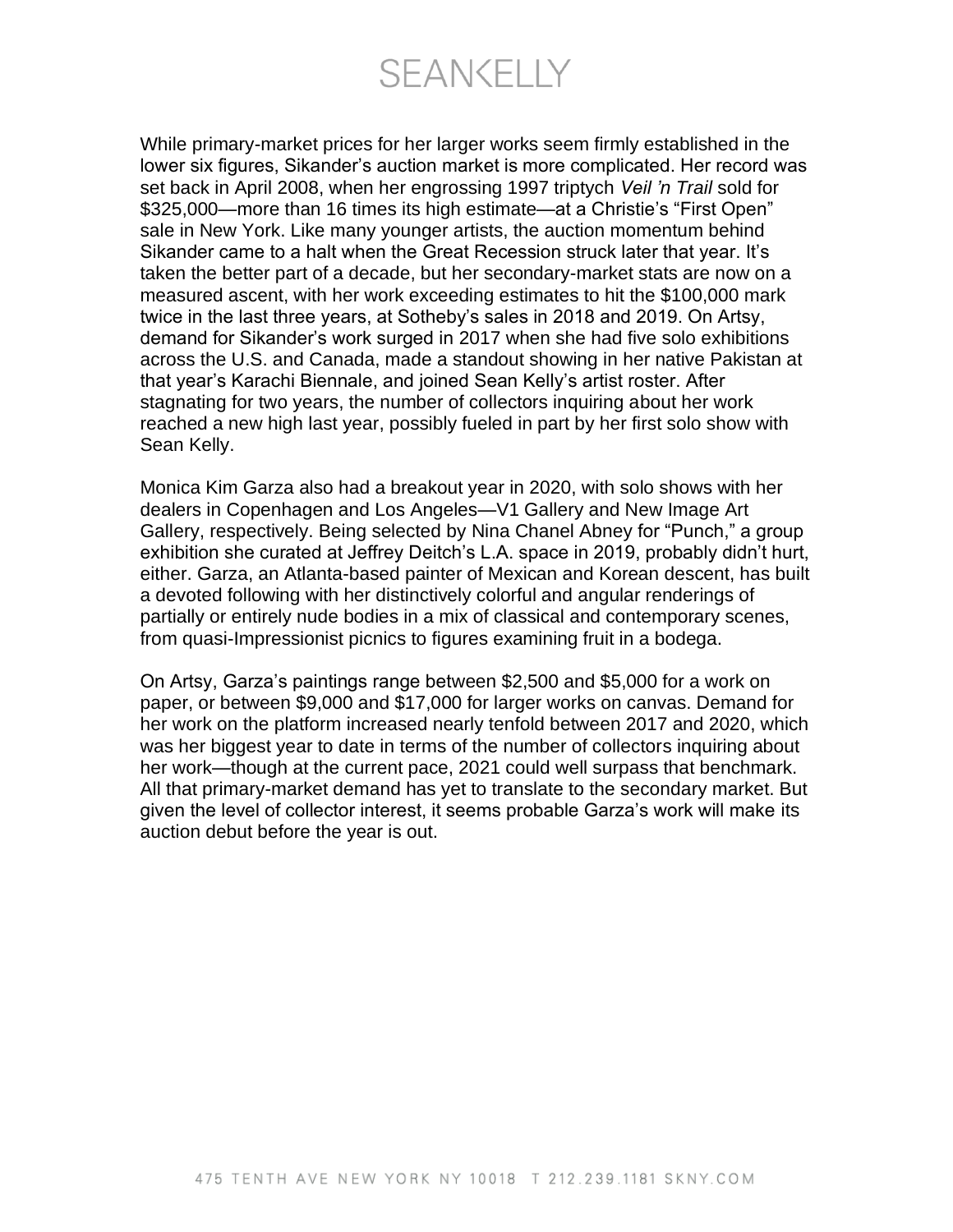## SEANKELLY



*Wesaam Al-Badry, Chanel #VII, 2018. Courtesy of Jenkins Johnson Gallery; Monica Kim Garza, Wine at the park, 2020. Courtesy of Ruttkowski;68; Timothy Lai, After an Abrupt Realization, 2020. Courtesy of Jack Barrett.*

These rising artists represent the continuum of the Asian diasporic experience. Some have honed their craft and bypassed educational barriers, exhibiting in solo shows at leading galleries without an MFA. Others have been experiencing substantial career momentum in recent months, exhibiting internationally in institutions or biennials one after the other.